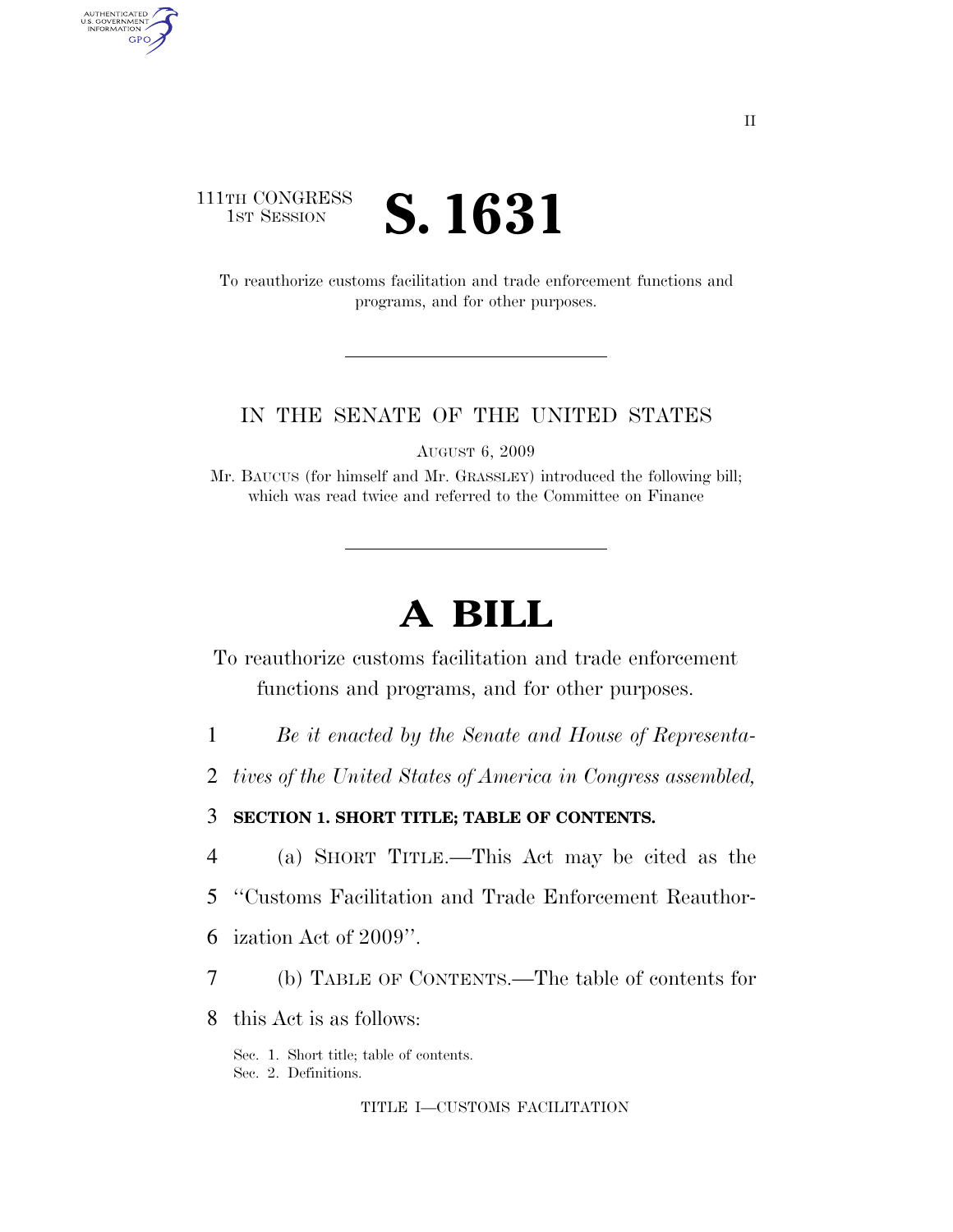#### Subtitle A—Functions Other Than Investigative Functions

- Sec. 101. Establishment of Agency; Commissioner.
- Sec. 102. Officers and employees.
- Sec. 103. Separate budget for U.S. Customs and Border Protection Agency.
- Sec. 104. Revolving fund.
- Sec. 105. Advances in foreign countries.
- Sec. 106. Advances for enforcement of customs provisions.
- Sec. 107. Certification of reason for advance.
- Sec. 108. Payments in foreign countries; claims for reimbursement.
- Sec. 109. Customs administration.
- Sec. 110. Personnel.
- Sec. 111. Authorization of appropriations.

#### Subtitle B—Investigative Functions

- Sec. 121. Establishment of Agency.
- Sec. 122. Separate budget for U.S. Immigration and Customs Enforcement Agency.
- Sec. 123. Undercover investigative operations.
- Sec. 124. Authorization of appropriations.

#### Subtitle C—Joint Strategic Plan

Sec. 131. Joint Strategic Plan.

#### TITLE II—CUSTOMS FACILITATION, TRADE ENFORCEMENT, AND TRANSPARENCY

#### Subtitle A—Customs Facilitation and Transparency

- Sec. 201. Trade benefits under the Customs-Trade Partnership Against Terrorism.
- Sec. 202. Customs Facilitation Partnership Program.
- Sec. 203. Consultations with respect to mutual recognition agreements.
- Sec. 204. Commercial Customs Operations Advisory Committee.
- Sec. 205. Automated Commercial Environment computer system.
- Sec. 206. International Trade Data System.
- Sec. 207. Electronic submission of public comments.

#### Subtitle B—Trade Enforcement

#### CHAPTER 1—COMMERCIAL RISK ASSESSMENT TARGETING

- Sec. 211. Commercial Targeting Division and National Targeting and Analysis Groups.
- Sec. 212. Annual illegal drug control law enforcement strategy.
- Sec. 213. Report on oversight of revenue protection and enforcement measures by the inspector general.
- Sec. 214. Report on security and revenue measures with respect to merchandise transported in bond.
- Sec. 215. Importer of record program.

#### CHAPTER 2—IMPORT HEALTH AND SAFETY

- Sec. 221. Interagency Import Safety Working Group.
- Sec. 222. Joint Import Safety Rapid Response Plan.
- Sec. 223. Training.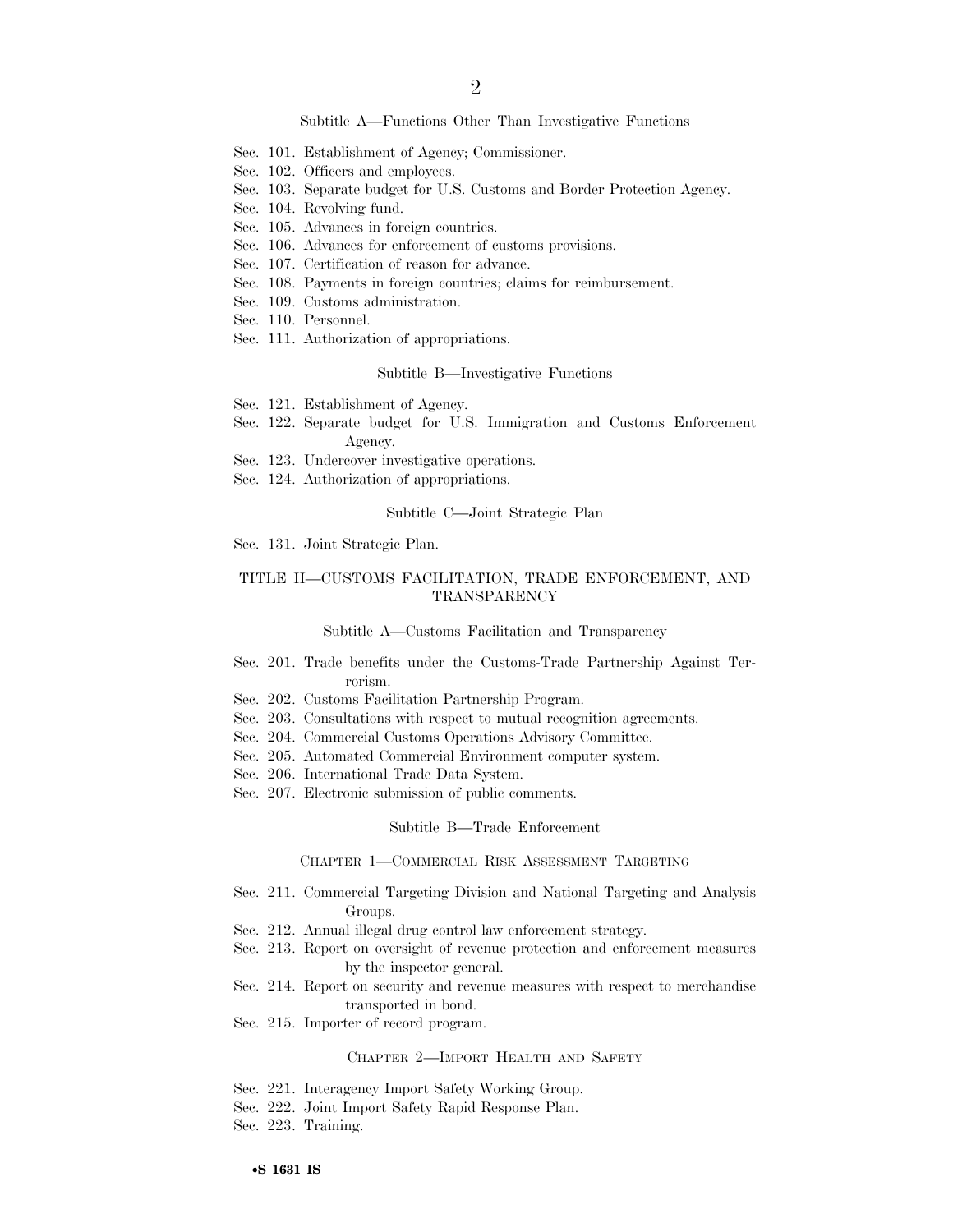#### CHAPTER 3—IMPORT-RELATED PROTECTION OF INTELLECTUAL PROPERTY RIGHTS

- Sec. 231. Intellectual property rights.
- Sec. 232. National Intellectual Property Rights Coordination Center.
- Sec. 233. Joint strategic plan for the enforcement of intellectual property rights.
- Sec. 234. Repeated import-related infringement of intellectual property rights.
- Sec. 235. Personnel dedicated to the enforcement of intellectual property rights. Sec. 236. Training with respect to the enforcement of intellectual property rights.
- Sec. 237. Recordation of works for which a copyright is pending.
- Sec. 238. Availability of samples to owners of copyrights and trademarks or persons injured by the importation of circumvention devices.
- Sec. 239. Seizure of circumvention devices.
- Sec. 240. Information for travelers regarding violations of intellectual property rights.
- Sec. 241. International cooperation and information sharing.
- Sec. 242. Sense of Congress regarding recordation process.

#### TITLE III—MISCELLANEOUS PROVISIONS

- Sec. 301. Consultation on trade and customs revenue functions.
- Sec. 302. Drawback for exported merchandise.
- Sec. 303. Penalties for customs brokers.
- Sec. 304. Articles repaired or altered.
- Sec. 305. Charter flights.
- Sec. 306. Symposium fees.
- Sec. 307. Pilot program for establishing 24-hour commercial land border ports of entry.
- Sec. 308. Prohibition on importation of goods made with forced or indentured labor or by benefit of human trafficking.
- Sec. 309. Honey transshipment.
- Sec. 310. Contraband archaeological or ethnological materials.
- Sec. 311. De minimis and informal entries.

### 1 **SEC. 2. DEFINITIONS.**

- 2 In this Act:
- 3 (1) COMMERCIAL CUSTOMS OPERATIONS ADVI-4 SORY COMMITTEE.—The term ''Commercial Customs 5 Operations Advisory Committee'' means the Advi-6 sory Committee established pursuant to section 202 7 of this Act or any successor committee.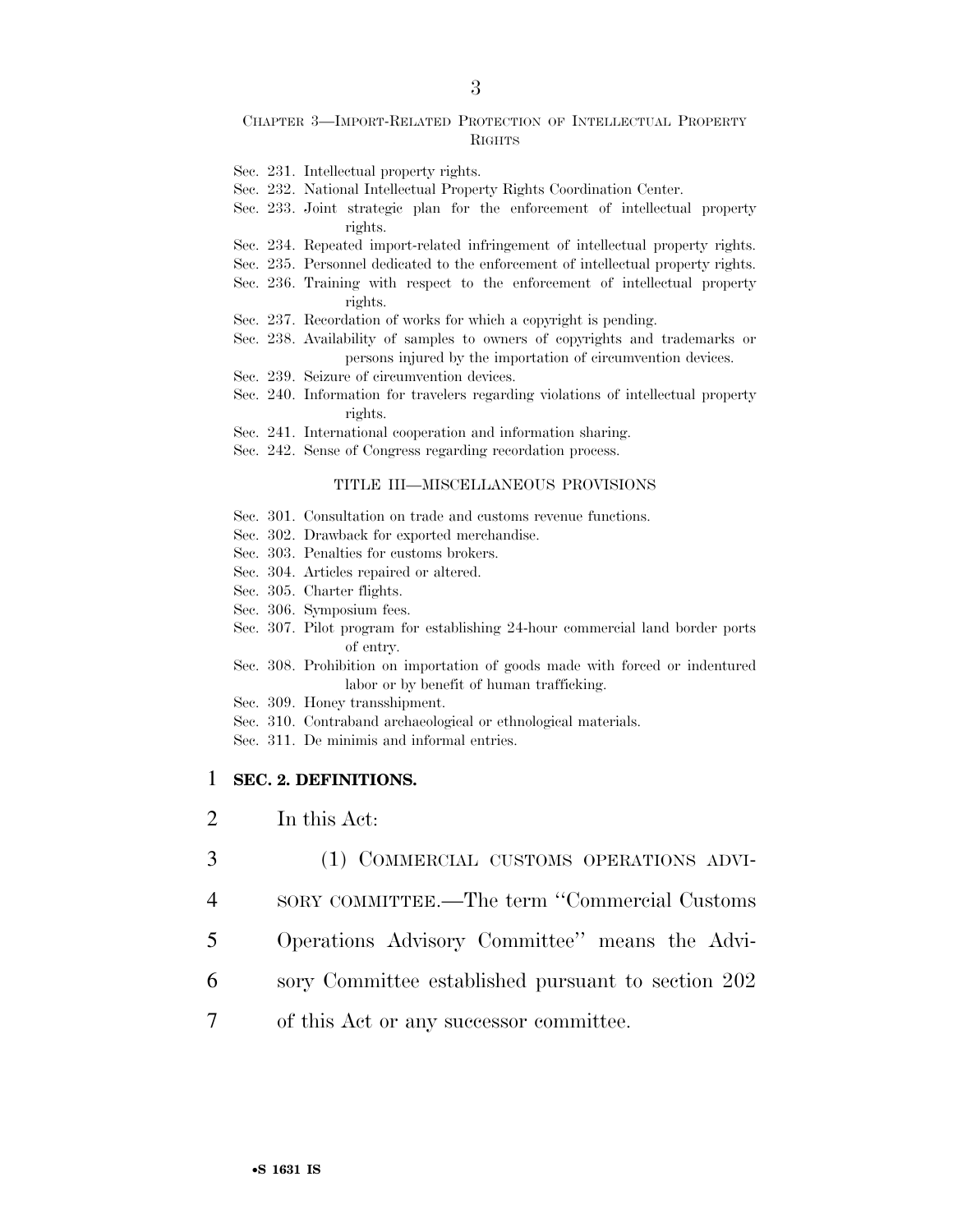|                | 153                                                       |
|----------------|-----------------------------------------------------------|
| $\mathbf{1}$   | Means of the House of Representatives a report            |
| $\overline{2}$ | on that determination and the reasons for that            |
| 3              | determination.                                            |
| $\overline{4}$ | (2) TERMINATION.—If the President deter-                  |
| 5              | mines under paragraph (1) that operating a port of        |
| 6              | entry 24 hours a day does not provide a net eco-          |
| 7              | nomic benefit to the United States, that port of          |
| 8              | entry shall cease to operate 24 hours a day on the        |
| 9              | date on which the President submits the report            |
| 10             | under paragraph $(1)(B)$ .                                |
| 11             | SEC. 308. PROHIBITION ON IMPORTATION OF GOODS MADE        |
| 12             | WITH FORCED OR INDENTURED LABOR OR                        |
|                |                                                           |
| 13             | BY BENEFIT OF HUMAN TRAFFICKING.                          |
| 14             | (a) GOODS MADE WITH FORCED LABOR.—                        |
| 15             | (1) IN GENERAL.—Section 307 of the Tariff                 |
| 16             | Act of 1930 (19 U.S.C. 1307) is amended to read           |
| 17             | as follows:                                               |
| 18             | "SEC. 307. PROHIBITION ON IMPORTATION OF GOODS            |
| 19             | MADE WITH FORCED OR INDENTURED LABOR                      |
| 20             | OR BY BENEFIT OF HUMAN TRAFFICKING.                       |
| 21             | "(a) PROHIBITION ON IMPORTATION.—No good may              |
| 22             | be imported into the United States, if that good was pro- |
| 23             | duced, in whole or in part—                               |
| 24             | $\lq(1)$ with convict labor, forced labor, or inden-      |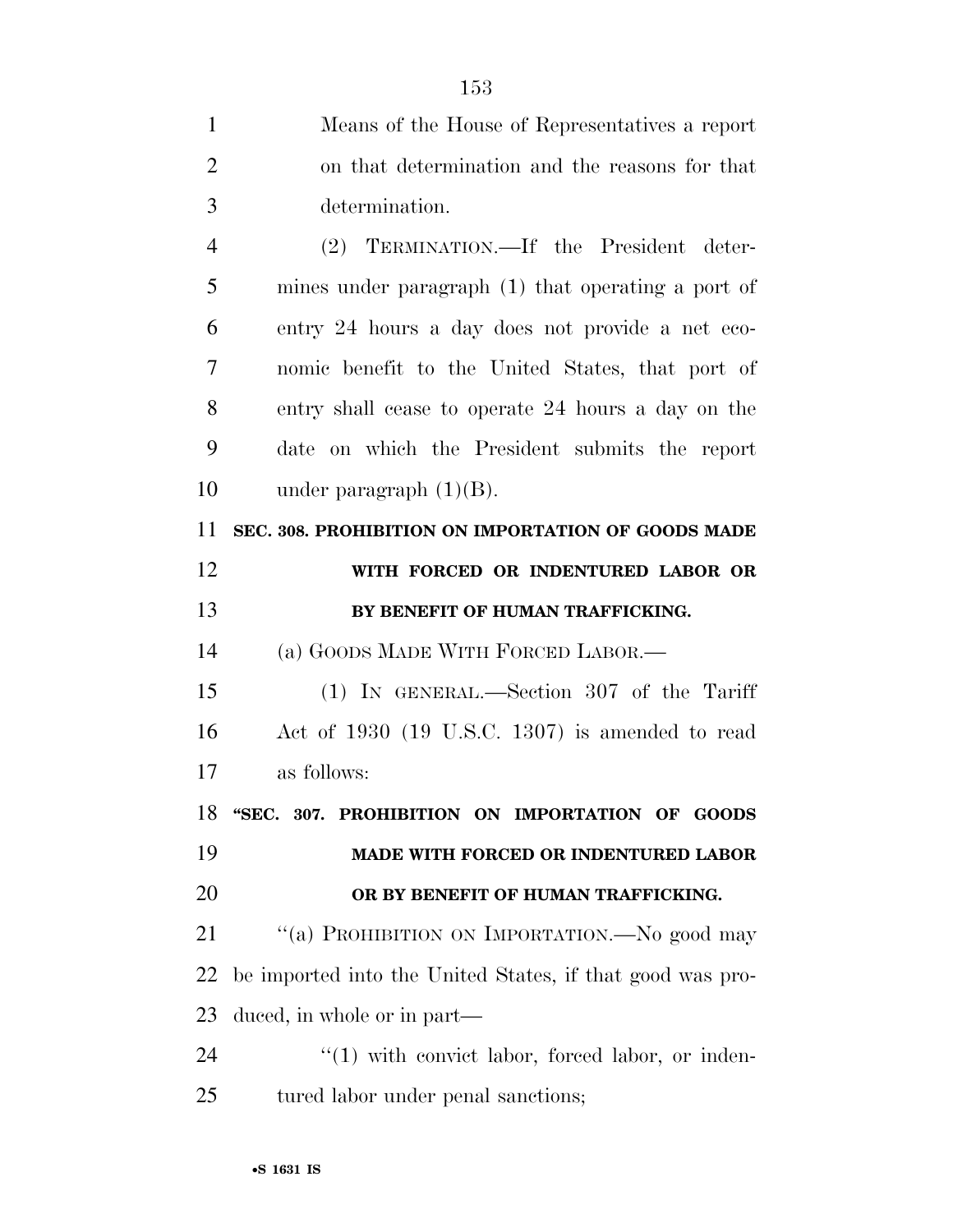| $\mathbf{1}$   | $\lq(2)$ by means of coercion (as defined in section)  |
|----------------|--------------------------------------------------------|
| $\overline{2}$ | 103 of the Trafficking Victims Protection Act of       |
| 3              | $2000$ (22 U.S.C. 7102)), including by means of an     |
| $\overline{4}$ | employer withholding the passport or other travel      |
| 5              | documents of a foreign worker in order to compel       |
| 6              | the production of that good; or                        |
| 7              | "(3) by 1 or more individuals who, at the time         |
| 8              | of the production were being subjected to a severe     |
| 9              | form of trafficking in persons (as defined in section  |
| 10             | 103 of the Trafficking Victims Protection Act of       |
| 11             | 2000 (22 U.S.C. 7102)).                                |
| 12             | "(b) CIVIL PENALTIES.—                                 |
| 13             | " $(1)$ In GENERAL.—Any person who violates            |
| 14             | any provision of this section or any regulation issued |
| 15             | under this section may, in addition to any other civil |
| 16             | or criminal penalty that may be imposed under this     |
| 17             | Act or title 18, United States Code, or any other      |
| 18             | provision of law, be assessed a civil penalty by the   |
| 19             | Secretary of Homeland Security of not more than—       |
| 20             | "(A) for the first violation, an amount                |
| 21             | equal to 3 times the value of the goods im-            |
| 22             | ported or attempted to be imported in violation        |
| 23             | of this section; and                                   |
| 24             | $\lq\lq$ for the second and subsequent viola-          |
| 25             | tions, an amount equal to 6 times the value of         |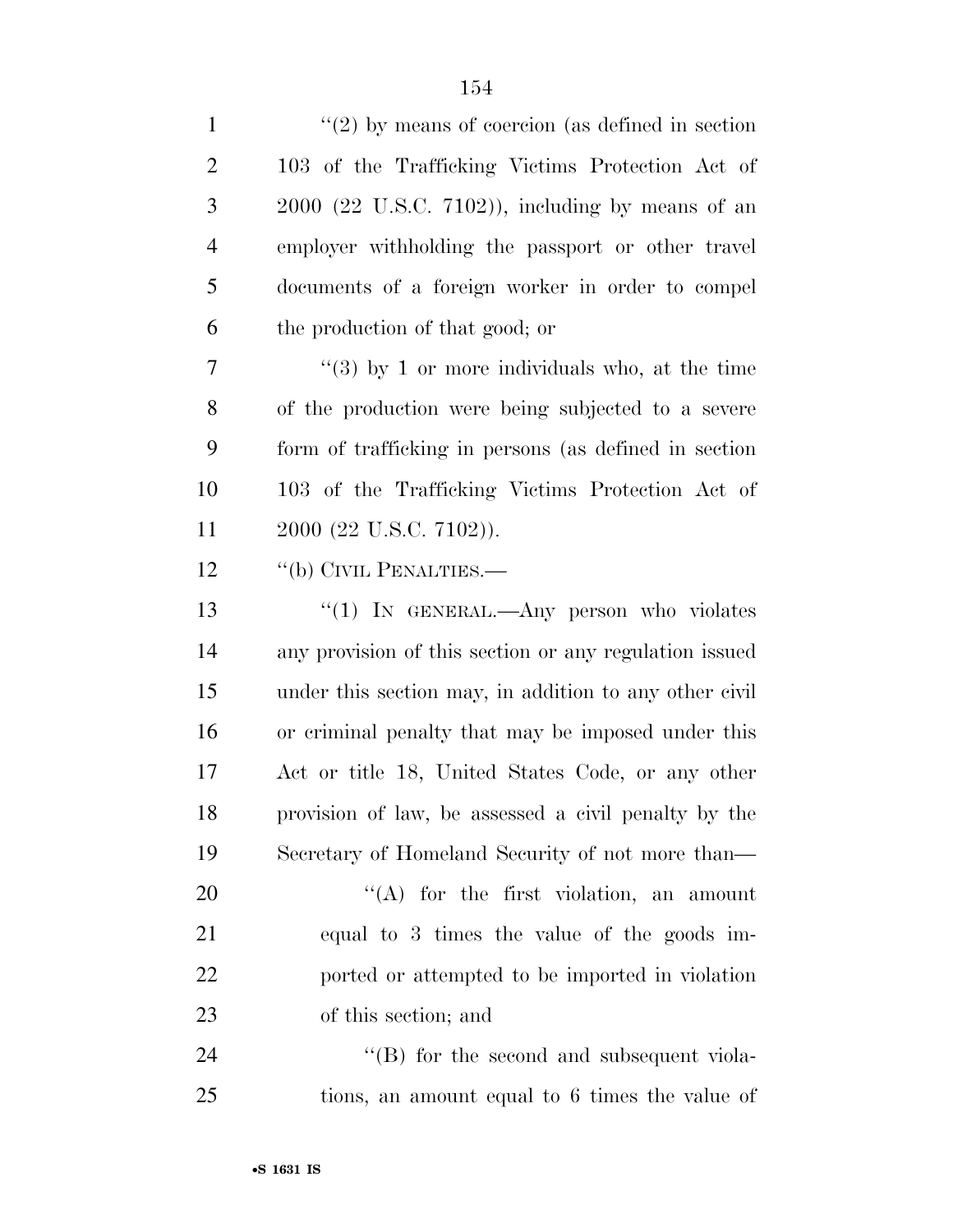| $\mathbf{1}$   | the goods imported or attempted to be imported         |
|----------------|--------------------------------------------------------|
| $\overline{2}$ | in violation of this section.                          |
| 3              | $``(2)$ DEBARMENT.—                                    |
| $\overline{4}$ | "(A) IN GENERAL.—The Secretary may                     |
| 5              | prohibit a person from importing any good into         |
| 6              | the United States, or exporting any good from          |
| 7              | the United States, if the Secretary finds that         |
| 8              | the person has engaged in a pattern or practice        |
| 9              | of actions that has resulted in a final deter-         |
| 10             | mination with respect to the assessment of civil       |
| 11             | or criminal penalties for knowing and inten-           |
| 12             | tional or grossly negligent violations of any pro-     |
| 13             | vision of this section or any regulation issued        |
| 14             | under this section.                                    |
| 15             | "(B) REINSTATEMENT.—The Secretary                      |
| 16             | may retract a prohibition imposed with respect         |
| 17             | to a person under subparagraph $(A)$ if the Sec-       |
| 18             | retary determines that changed circumstances           |
| 19             | warrant such a retraction.                             |
| 20             | "(3) NOTICE.—No penalty may be assessed                |
| 21             | under this section against a person for violating a    |
| 22             | provision of this section or a regulation issued under |
| 23             | this section unless the person is given notice and op- |
| 24             | portunity for a hearing with respect to such violation |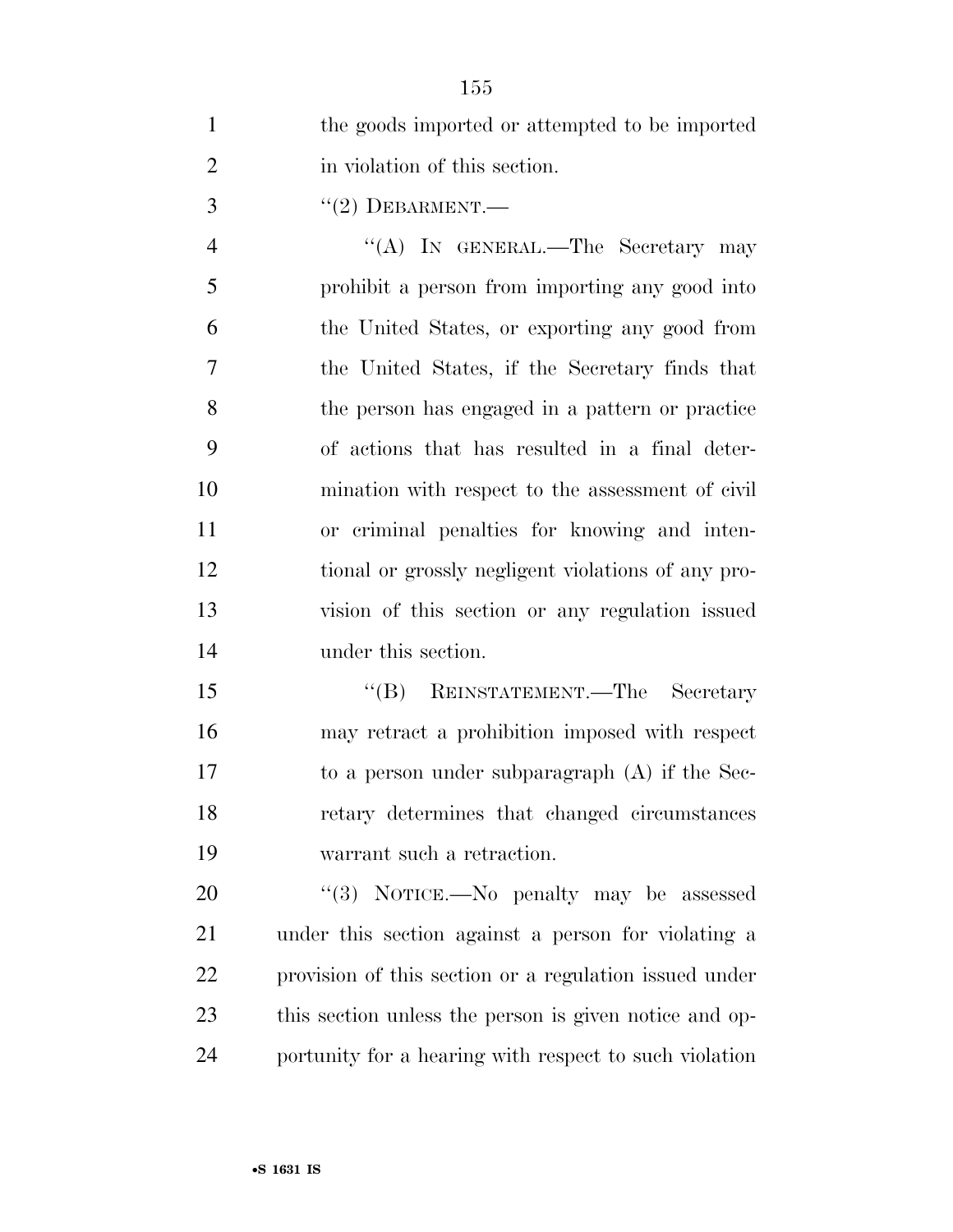| $\mathbf{1}$   | in accordance with section 554 of title 5, United   |
|----------------|-----------------------------------------------------|
| $\overline{2}$ | States Code.                                        |
| 3              | "(c) DEFINITIONS.—In this section:                  |
| $\overline{4}$ | "(1) CHILD LABOR.—The terms 'forced labor'          |
| 5              | and 'indentured labor' include forced or indentured |
| 6              | child labor.                                        |
| 7              | "(2) CONVICT LABOR.—The term 'convict labor'        |
| 8              | means work performed by an individual while im-     |
| 9              | prisoned by a foreign government and without com-   |
| 10             | pensation.                                          |
| 11             | "(3) FORCED LABOR.—The term 'forced labor'          |
| 12             | means all work or service that is exacted from any  |
| 13             | person under the menace of any penalty for non-     |
| 14             | performance and in which the person does not en-    |
| 15             | gage voluntarily.                                   |
| 16             | "(4) GOODS.—The term 'goods' means goods,           |
| 17             | wares, articles, and merchandise.                   |
| 18             | "(5) INDENTURED LABOR UNDER PENAL SANC-             |
| 19             | TIONS.—The term 'indentured labor under penal       |
| 20             | sanctions' means work performed under a contract if |
| 21             | the contract can be enforced through the imposition |
| 22             | of a penalty or imprisonment.                       |
| 23             | "(6) PRODUCED.—The term 'produced' means            |
| 24             | produced, mined, or manufactured.".                 |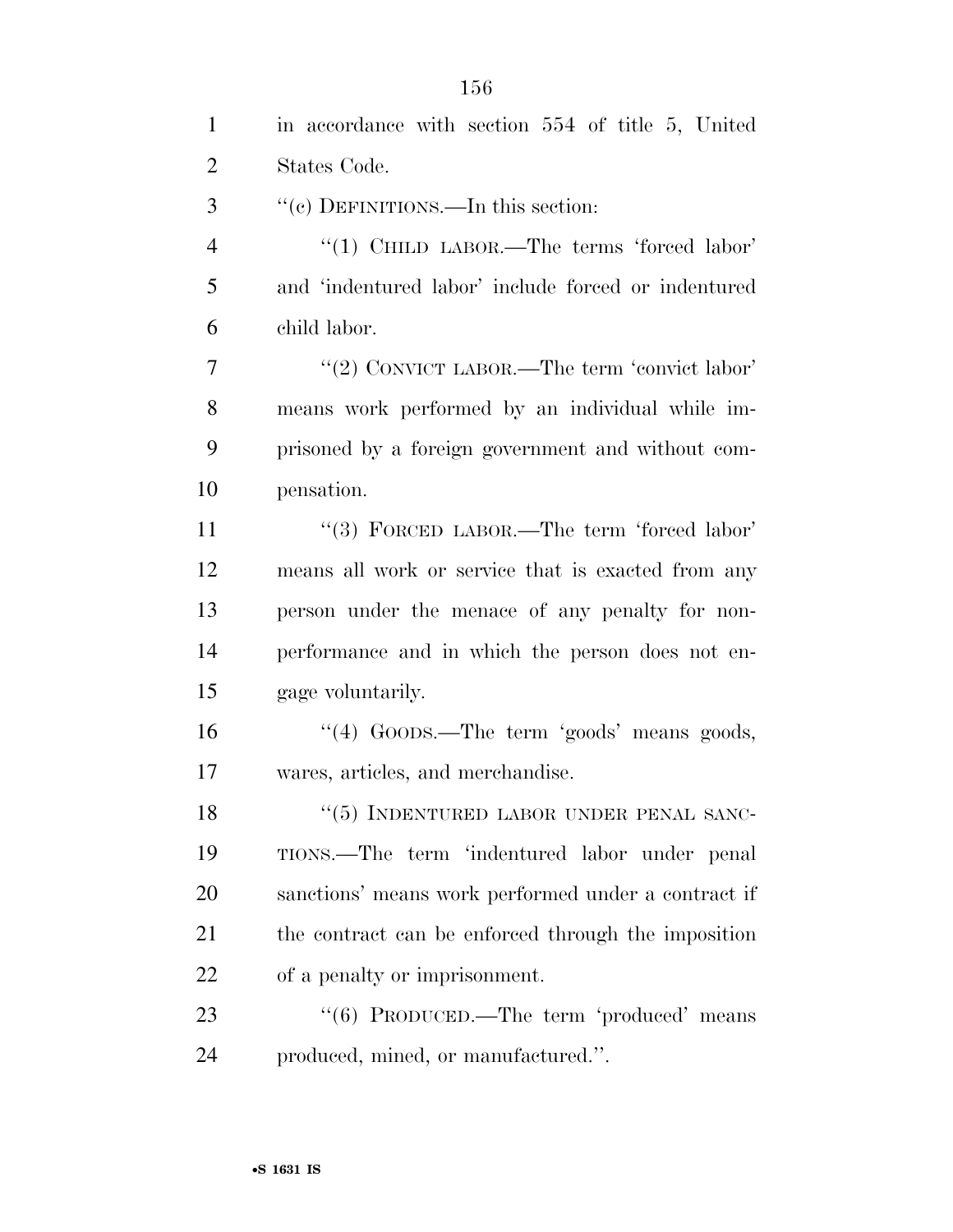| $\mathbf{1}$   | (2) EFFECTIVE DATE.—The amendment made                |
|----------------|-------------------------------------------------------|
| $\overline{2}$ | by this subsection applies to goods entered, or with- |
| 3              | drawn from warehouse for consumption, on or after     |
| $\overline{4}$ | the date that is 15 days after the date of the enact- |
| 5              | ment of this Act.                                     |
| 6              | (b) MONITORING AND REPORTING.—                        |
| 7              | (1) ESTABLISHMENT OF OFFICE FOR LABOR                 |
| 8              | ENFORCEMENT.                                          |
| 9              | (A) IN GENERAL.—There is established                  |
| 10             | within the U.S. Immigration and Customs En-           |
| 11             | forcement Agency of the Department of Home-           |
| 12             | land Security an Office for Labor Enforcement         |
| 13             | (in this subsection referred to as the "Office")      |
| 14             | to coordinate enforcement of the prohibition on       |
| 15             | importing goods described in section 307 of the       |
| 16             | Tariff Act of 1930, as amended by this section.       |
| 17             | (B) ASSISTANT DIRECTOR.—The Office                    |
| 18             | shall be headed by the Assistant Director for         |
| 19             | Labor Enforcement who shall—                          |
| 20             | (i) be appointed by the Secretary of                  |
| 21             | Homeland Security, in consultation with               |
| 22             | the Secretary of the Treasury; and                    |
| 23             | (ii) report to the Director of U.S. Im-               |
| 24             | migration and Customs Enforcement.                    |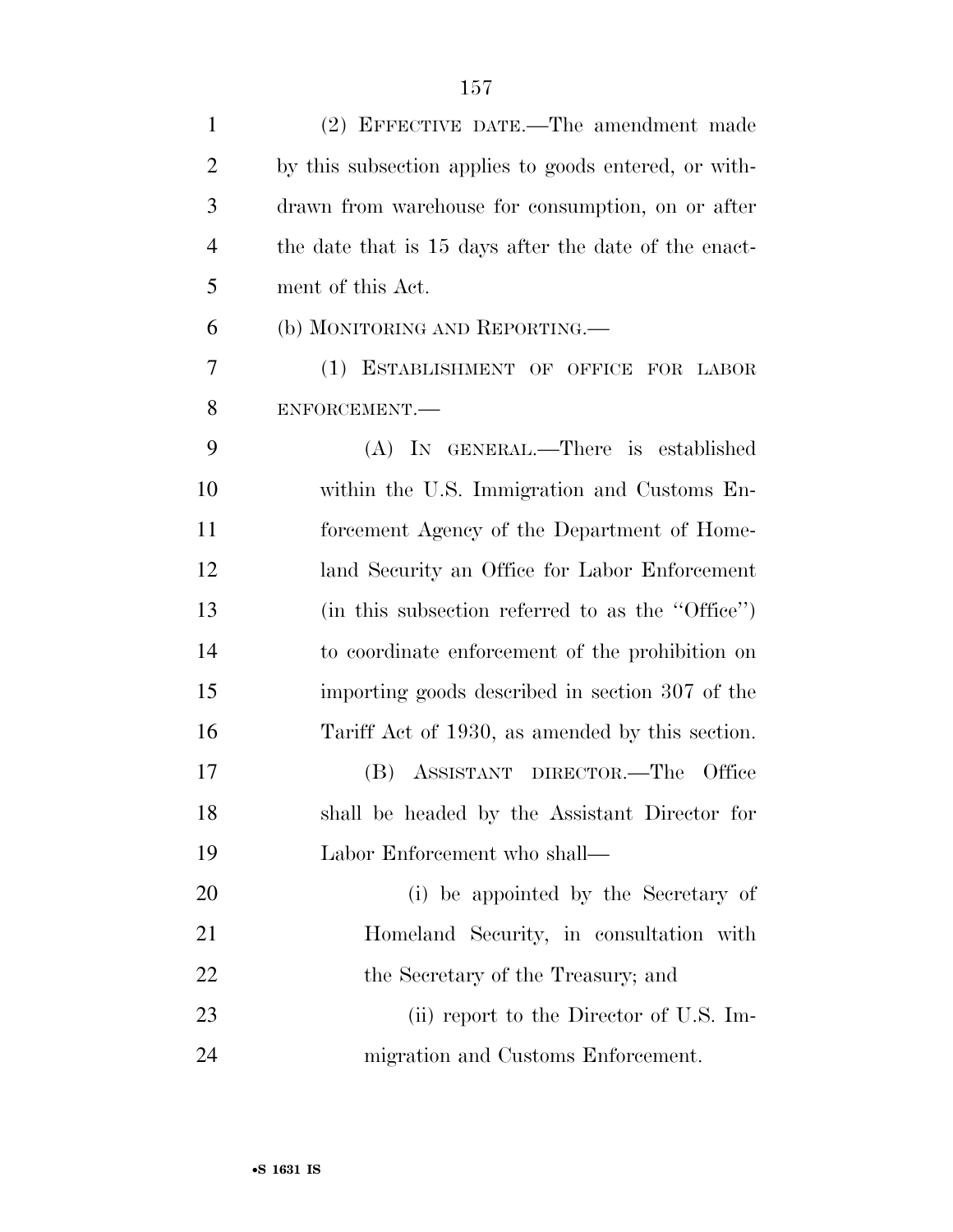| $\mathbf{1}$   | (C)<br>DUTIES.—The Assistant Director       |
|----------------|---------------------------------------------|
| $\overline{2}$ | shall—                                      |
| $\overline{3}$ | (i) oversee the investigations of the       |
| $\overline{4}$ | U.S. Immigration and Customs Enforce-       |
| 5              | ment Agency with respect to the prohibi-    |
| 6              | tion on importing goods described in sec-   |
| 7              | tion 307 of the Tariff Act of 1930;         |
| 8              | (ii) coordinate efforts to enforce the      |
| 9              | prohibition on importing goods described in |
| 10             | section 307 of the Tariff Act of 1930, and  |
| 11             | centralize information collected with re-   |
| 12             | spect to that prohibition, by—              |
| 13             | (I) the U.S. Immigration and                |
| 14             | Customs Enforcement Agency;                 |
| 15             | (II) the U.S. Customs and Bor-              |
| 16             | der Protection Agency;                      |
| 17             | (III) the Department of the                 |
| 18             | Treasury;                                   |
| 19             | (IV) the Department of State;               |
| 20             | (V) the Department of Labor;                |
| 21             | (VI) the Department of Com-                 |
| 22             | merce; and                                  |
| 23             | (VII) the Foreign Agricultural              |
| 24             | Service of the Department of Agri-          |
| 25             | culture;                                    |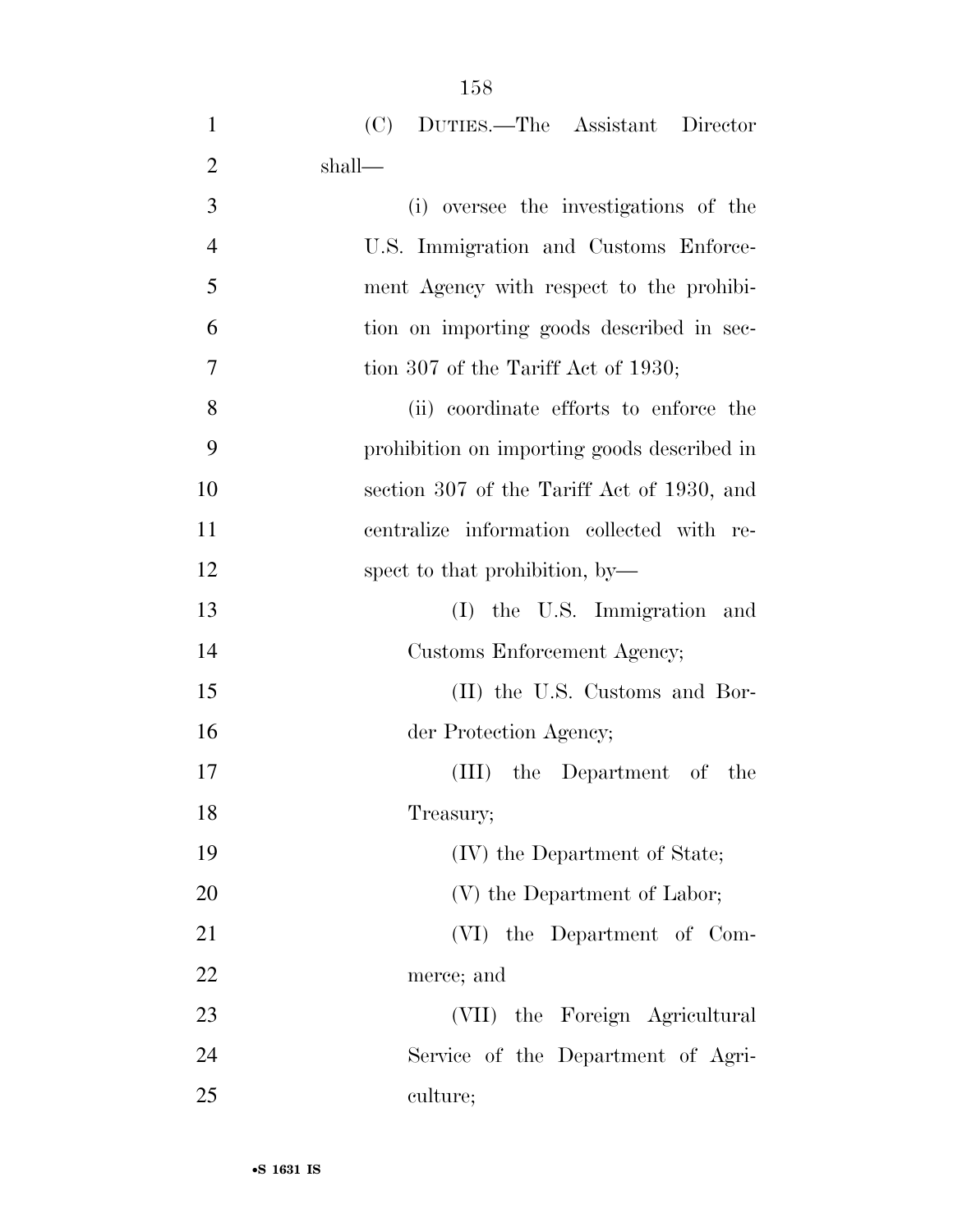| $\mathbf{1}$   | (iii) coordinate with foreign govern-           |
|----------------|-------------------------------------------------|
| $\overline{2}$ | ments to prevent the exportation to the         |
| 3              | United States of goods prohibited under         |
| $\overline{4}$ | section 307 of the Tariff Act of 1930;          |
| 5              | (iv) prepare and publish the list of            |
| 6              | producers described in paragraph $(2)$ ; and    |
| $\overline{7}$ | (v) report annually, as described in            |
| 8              | paragraph $(3)$ , to the Committee on Fi-       |
| 9              | nance of the Senate and the Committee on        |
| 10             | Ways and Means of the House of Rep-             |
| 11             | resentatives.                                   |
| 12             | $(2)$ LIST OF PRODUCERS.—                       |
| 13             | (A) IN GENERAL.—The list described in           |
| 14             | this paragraph is a list compiled and regularly |
| 15             | updated by the Assistant Director for Labor     |
| 16             | Enforcement that includes the name and coun-    |
| 17             | try of each producer of goods the importation   |
| 18             | of which is prohibited under section 307 of the |
| 19             | Tariff Act of 1930. The list and regular up-    |
| 20             | dates shall be published in the Federal Reg-    |
| 21             | ister.                                          |
| 22             | (B) REMOVAL FROM LIST.—The Assistant            |
| 23             | Director may remove a producer from the list    |
| 24             | under subparagraph (A) if the Assistant Direc-  |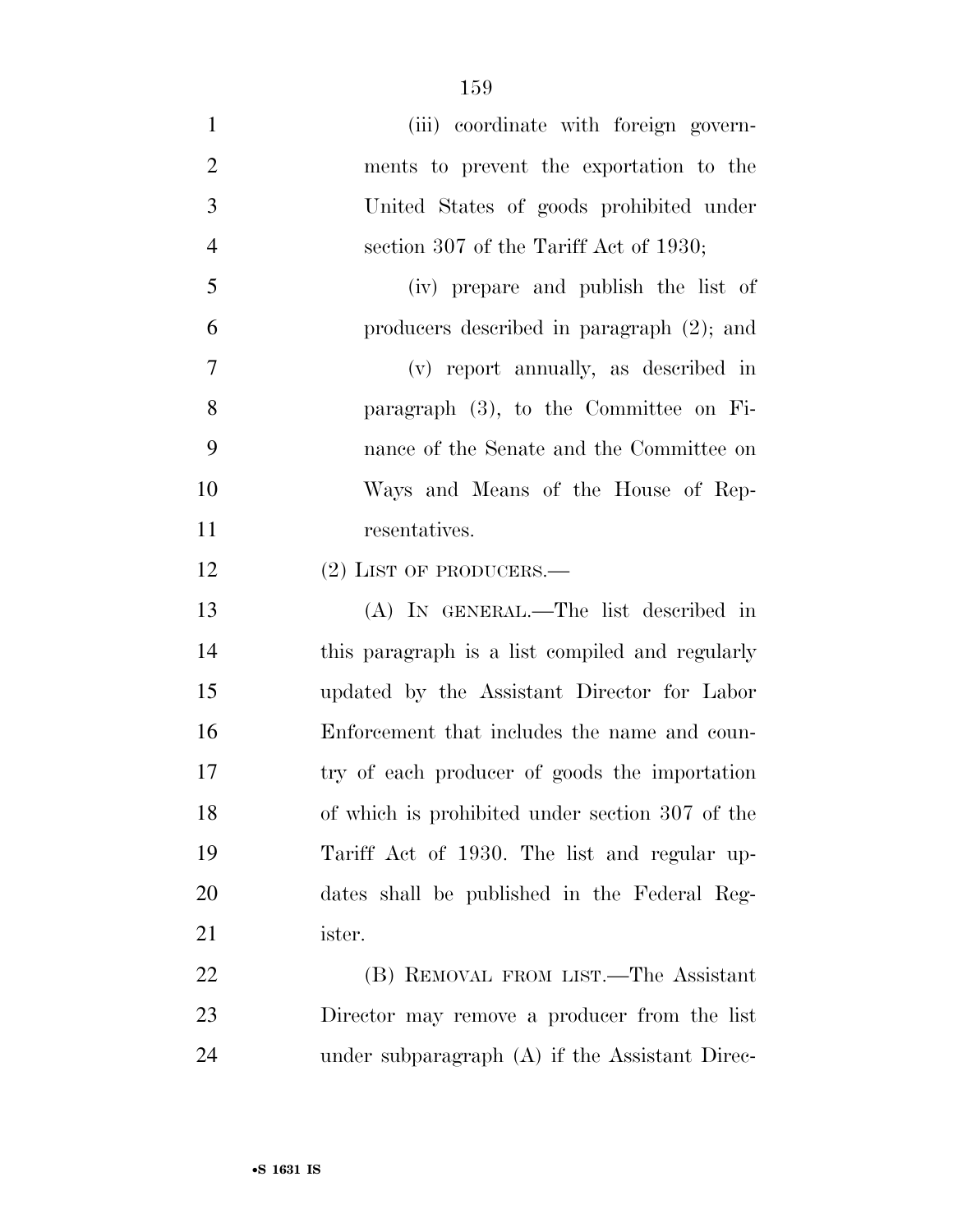| $\mathbf{1}$   | tor determines that changed circumstances war-       |
|----------------|------------------------------------------------------|
| $\overline{2}$ | rant such a removal.                                 |
| 3              | (3) REPORT.—The report required by para-             |
| $\overline{4}$ | graph $(1)(C)(vi)$ is a report submitted 180 days    |
| 5              | after the date of the enactment of this Act, and an- |
| 6              | nually thereafter, that contains the following:      |
| 7              | (A) The volume and value of goods made               |
| 8              | with child labor, convict labor, forced labor, in-   |
| 9              | dentured labor under penal sanctions, or any         |
| 10             | other coercion (as such terms are defined in         |
| 11             | section 307 of the Tariff Act of 1930) that are      |
| 12             | seized upon arrival in the United States.            |
| 13             | (B) A description of the goods described in          |
| 14             | subparagraph $(A)$ .                                 |
| 15             | (C) An assessment of the extent to which             |
| 16             | child labor, convict labor, forced labor, inden-     |
| 17             | tured labor under penal sanctions, or any other      |
| 18             | coercion are used in producing goods destined        |
| 19             | for the United States.                               |
| 20             | (D) The progress being made in identi-               |
| 21             | fying and interdicting goods that are destined       |
| 22             | for the United States that are made with child       |
| 23             | labor, convict labor, forced labor, indentured       |
| 24             | labor under penal sanctions, or any other coer-      |
| 25             | cion.                                                |